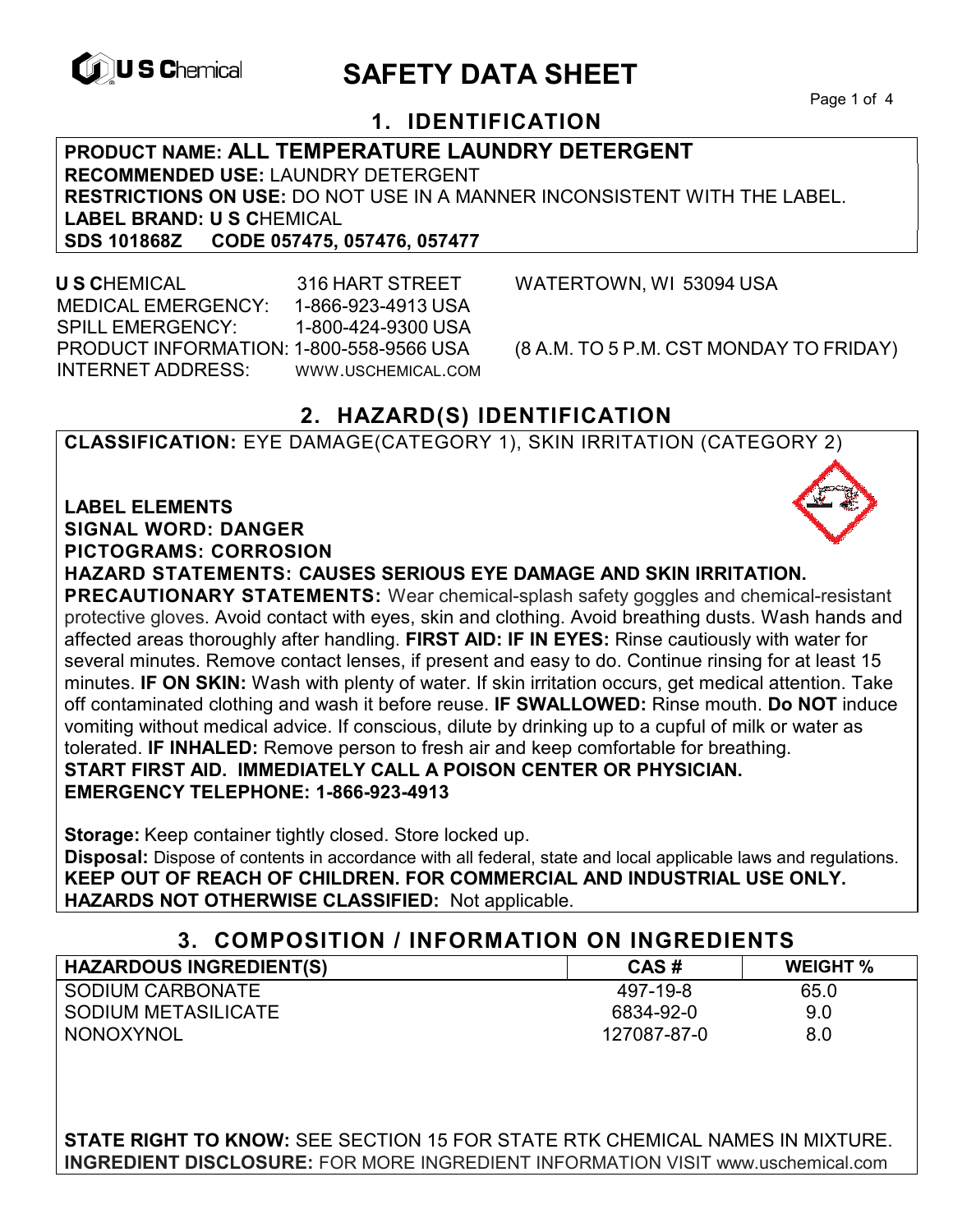#### **4. FIRST-AID MEASURES** Page 2 of 4

**IF IN EYES:** RINSE CAUTIOUSLY WITH WATER FOR SEVERAL MINUTES. REMOVE CONTACT LENSES, IF PRESENT AND EASY TO DO. CONTINUE RINSING FOR AT LEAST 15 MINUTES. **IF ON SKIN:** WASH WITH PLENTY OF WATER. IF SKIN IRRITATION OCCURS, GET MEDICAL ATTENTION. TAKE OFF CONTAMINATED CLOTHING AND WASH IT BEFORE REUSE. **IF SWALLOWED:** RINSE MOUTH. **Do NOT** INDUCE VOMITING WITHOUT MEDICAL ADVICE. IF CONSCIOUS, DILUTE BY DRINKING UP TO A CUPFUL OF MILK OR WATER AS TOLERATED. **IF INHALED:** REMOVE PERSON TO FRESH AIR AND KEEP COMFORTABLE FOR BREATHING. **START FIRST AID. IMMEDIATELY CALL A POISON CENTER OR PHYSICIAN. EMERGENCY TELEPHONE: 1-866-923-4913**

**MOST IMPORTANT SYMPTOMS / EFFECTS:** CAUSES SERIOUS EYE DAMAGE AND SKIN IRRITATION. MAY CAUSE BLINDNESS WITHOUT IMMEDIATE FIRST AID. HARMFUL IF SWALLOWED.

**MEDICAL CONDITIONS AGGRAVATED:** NONE KNOWN. **NOTE TO PHYSICIAN:** CALL 1-866-923-4913 FOR EXPOSURE MANAGEMENT ASSISTANCE.

### **5. FIRE-FIGHTING MEASURES**

**CHEMICAL HAZARDS:** EYE CORROSIVE AND SKIN IRRITANT. NON-FLAMMABLE. **COMBUSTION PRODUCT HAZARDS:** OXIDES OF CARBON AND OTHER FUMES. **METHODS:** SELECT EXTINGUISHER AND METHODS BASED ON FIRE SIZE AND TYPE. **EQUIPMENT:** WEAR SCBA AND FULL PROTECTIVE GEAR AS CONDITIONS WARRANT. **NFPA RATING:** HEALTH-3/FLAMMABILITY-0/ INSTABILITY-0/SPECIAL HAZARD-N.AP. **SUITABLE EXTINGUISHERS:** WATER, DRY CHEMICAL, CO2 OR FOAM SUITABLE FOR FIRE. **UNSUITABLE EXTINGUISHERS:** NO RESTRICTIONS BASED ON CHEMICAL HAZARDS.

# **6. ACCIDENTAL RELEASE MEASURES**

**PERSONAL PRECAUTIONS:** EVACUATE UNPROTECTED PERSONNEL FROM AREA. WEAR PERSONAL PROTECTION. SEE SECTION 8. RUBBER BOOTS RECOMMENDED. VENTILATE AREA IF NEEDED. BE CAREFUL NOT TO SLIP. WASH THOROUGHLY AFTER CLEAN-UP. **ENVIRONMENTAL PRECAUTIONS:** PREVENT SPILL FROM ENTERING DRAIN, STORM SEWER OR SURFACE WATERWAY. PREVENT WATER AND SOIL CONTAMINATION. **CLEAN-UP METHODS:** CAREFULLY SWEEP UP AND SHOVEL INTO DRY LABELED CONTAINERS WITHOUT RAISING DUST. MOVE CONTAINERS OUT OF SPILL AREA. AFTER SPILL COLLECTION, FLUSH AREA WITH WATER AND FOLLOW WITH NORMAL CLEAN-UP PROCEDURES.

# **7. HANDLING AND STORAGE**

**HANDLING:** FOLLOW ALL LABEL DIRECTIONS. INSTRUCT PERSONNEL ABOUT PROPER USE, HAZARDS, PRECAUTIONS, AND FIRST AID MEASURES. AVOID INHALATION, INGESTION, AND CONTACT WITH SKIN, EYES AND CLOTHING. DO NOT TASTE OR SWALLOW. REMOVE AND WASH CONTAMINATED CLOTHING AND FOOTWEAR BEFORE REUSE. PRODUCT RESIDUE MAY REMAIN IN EMPTY CONTAINERS. HANDLE CAREFULLY TO AVOID DAMAGING CONTAINER.

**STORAGE:** KEEP CONTAINER TIGHTLY CLOSED. STORE LOCKED UP. STORE AT AMBIENT TEMPERATURES IN A DRY AREA OUT OF DIRECT SUNLIGHT. ROTATE STOCK REGULARLY. KEEP AWAY FROM FOOD AND DRINK. KEEP OUT OF REACH OF CHILDREN.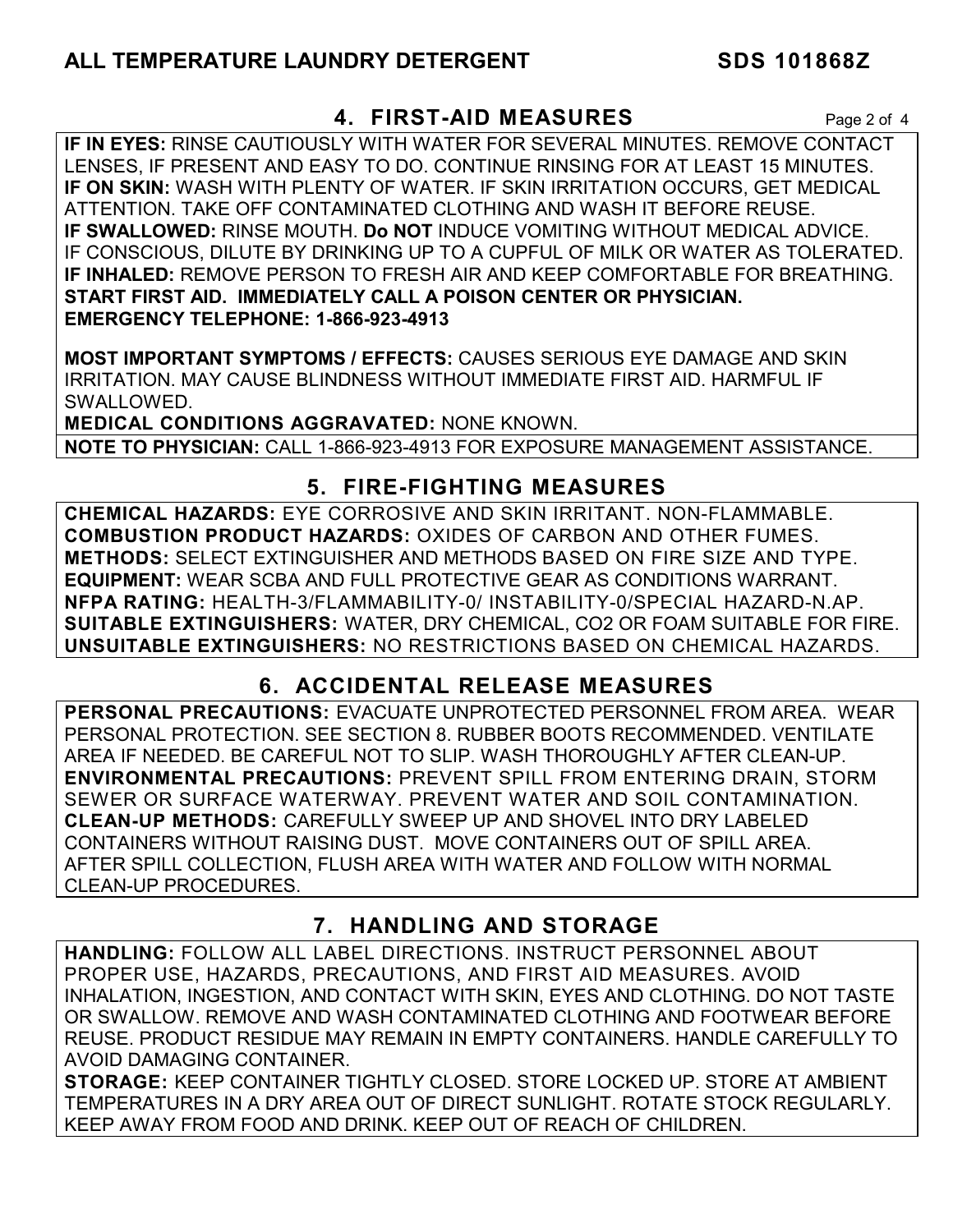#### **ALL TEMPERATURE LAUNDRY DETERGENT SDS 101868Z 8. EXPOSURE CONTROLS / PERSONAL PROTECTION** Page 3 of 4

**EXPOSURE LIMITS:** SODIUM CARBONATE = NONE SODIUM METASILICATE = NONE NONOXYNOL = NONE **ENGINEERING CONTROLS:** GENERAL ROOM VENTILATION IS TYPICALLY ADEQUATE.

**PERSONAL PROTECTION** 

**EYES:** CHEMICAL-SPLASH SAFETY GOGGLES.

**HANDS:** CHEMICAL-RESISTANT PROTECTIVE GLOVES (NITRILE, NEOPRENE OR RUBBER). **RESPIRATORY:** WEAR DUST MASK IF HANDLING CREATES AIR-BORNE DUST.

**FEET:** RUBBER BOOTS RECOMMENDED DURING SPILL CLEAN-UP.

**BODY:** PROTECTIVE EQUIPMENT NOT REQUIRED.

**HYGIENE MEASURES:** HANDLE IN ACCORDANCE WITH GOOD INDUSTRIAL HYGIENE AND SAFETY PRACTICE. TAKE OFF CONTAMINATED CLOTHING AND WASH IT BEFORE REUSE. WASH HANDS AND AFFECTED AREAS THOROUGHLY AFTER HANDLING. PROVIDE SUITABLE FACILITIES FOR QUICK DRENCHING OR FLUSHING OF THE EYES IN CASE OF CONTACT OR SPLASH HAZARD.

# **9. PHYSICAL AND CHEMICAL PROPERTIES**

**APPEARANCE:** WHITE POWDER **ODOR:** FLORAL **pH CONCENTRATE:** N.AP. **pH READY-TO-USE:** N.AP. **pH @ USE DILUTION:** 11.2 (BASIC) **PHYSICAL STATE:** GRANULAR POWDER **RELATIVE DENSITY (WATER):** N.AV. **SOLUBILITY (WATER):** MODERATE **VAPOR PRESSURE:** N.AV. **VAPOR DENSITY:** N. AV. **VISCOSITY:** N.AP.

**AUTO-IGNITION TEMPERATURE:** N.AV. **DECOMPOSITION TEMPERATURE:** N.AV. **EXPLOSIVE LIMITS (LEL/UEL):** NONE **EVAPORATION RATE:** N.AV. **FLAMMABILITY (SOLID, GAS):** N.AP. **FLASH POINT:** NONE **INITIAL BOILING POINT/RANGE:** N.AV. **MELTING POINT/FREEZING POINT:** N.AV. **ODOR THRESHOLD:** N.AV. **PARTITION COEFF. (N-OCTANOL/WATER):** N.AV **OTHER:** N.AV.

**10. STABILITY AND REACTIVITY** 

**REACTIVITY:** NO HAZARD.

**CHEMICAL STABILITY:** STABLE.

**POSSIBILITY OF HAZARDOUS REACTIONS:** NONE KNOWN. WILL NOT POLYMERIZE. **CONDITIONS TO AVOID: TEMPERATURES ABOVE 120°F (49°C) AND HIGH HUMIDITY. MATERIALS TO AVOID:** DIRECT MIXING WITH OTHER CHEMICALS. MIX ONLY WITH WATER. **HAZARDOUS DECOMPOSITION PRODUCTS:** NONE UNDER NORMAL CONDITIONS.

# **11. TOXICOLOGICAL INFORMATION**

**ROUTES OF EXPOSURE:** EYES, SKIN, INGESTION, INHALATION. **INFORMATION ON ROUTES OF EXPOSURE:** NO LC50/LD50 TEST DATA ON MIXTURE. **ACUTE EFFECTS /SYMPTOMS**

 **EYES:** CAUSES SERIOUS EYE DAMAGE. MAY CAUSE PAIN, REDNESS AND WATERING. **SKIN:** CAUSES SKIN IRRITATION. MAY CAUSE DELAYED PAIN, DRYING AND REDNESS. **INGESTION:** CAUSES IRRITATION OR BURNS TO MOUTH, THROAT AND STOMACH. **INHALATION:** CAUSES IRRITATION OR BURNS TO NOSE, THROAT + RESPIRATORY SYSTEM. **CHRONIC / OTHER EFFECTS:** NO REPORTABLE GERM CELL MUTAGENS, SKIN SENSITIZERS, RESPIRATORY SENSITIZERS, REPRODUCTIVE TOXINS OR ASPIRATION HAZARDS. **SPECIFIC TARGET ORGANS (SINGLE/REPEATED):** NONE KNOWN.

**NUMERICAL MEASURES OF TOXICITY:** ATEmix (ORAL-RAT) = ABOVE 2000 MG / KG **CARCINOGENS:** NO REPORTABLE ACGIH, IARC, NTP, OR OSHA CARCINOGENS.